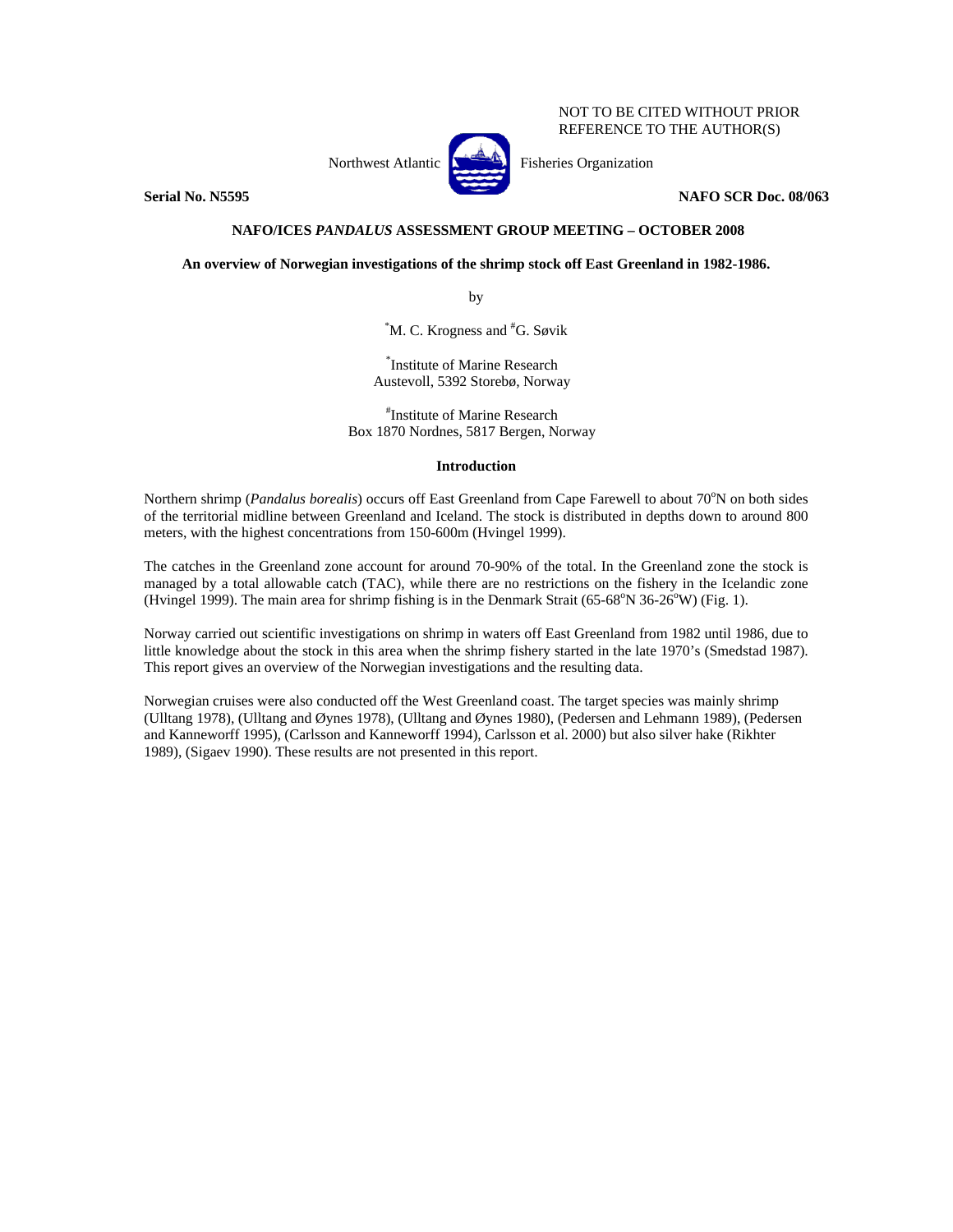

 *Figure 1: An overview map of Greenland and the Denmark Strait (shown in the little picture), which is the most important area for shrimp fishery off East Greenland.* 

### **Material and methods**

Norwegian data come from three sources: scientific cruises, observers on board commercial shrimp vessels, and Norwegian landings statistics and logbook data from this fishery. Norwegian cruises were, according to our information, carried out in 1983-1986. Observations on board shrimp vessels took place the same years. Logbook and landings data are presented for the years 1982-1986.

### *Cruises*

In November 1983 the scientific cruise was conducted with R/V Eldjarn, a rebuilt purse seiner/blue whiting trawler. The trawl gear used was a bottom-trawl with 30 m headline and 19 m groundrope. The sweep wires were 40 m long (Smedstad and Torheim 1984). The following three cruises (1984-86) were conducted with the commercial fresh fish trawler, M/T Masi, using a trawl called "Campelen Super 1800 mesh" shrimp trawl with 35 mm meshes in the codend and an inner net with 4 mm meshes. Fifty extra floats were added along the sides and about twenty extra floats along the fishline (Smedstad 1985), (Smedstad and Torheim 1986), (Smedstad 1986), (Smedstad 1987). For all cruises towing speed was 2.5-3 knots, while towing distance was 1 nm. On bad bottom conditions towing distance was reduced to 0.5 nm or less. The survey area of the cruises was divided into 31 different strata (Fig. 2).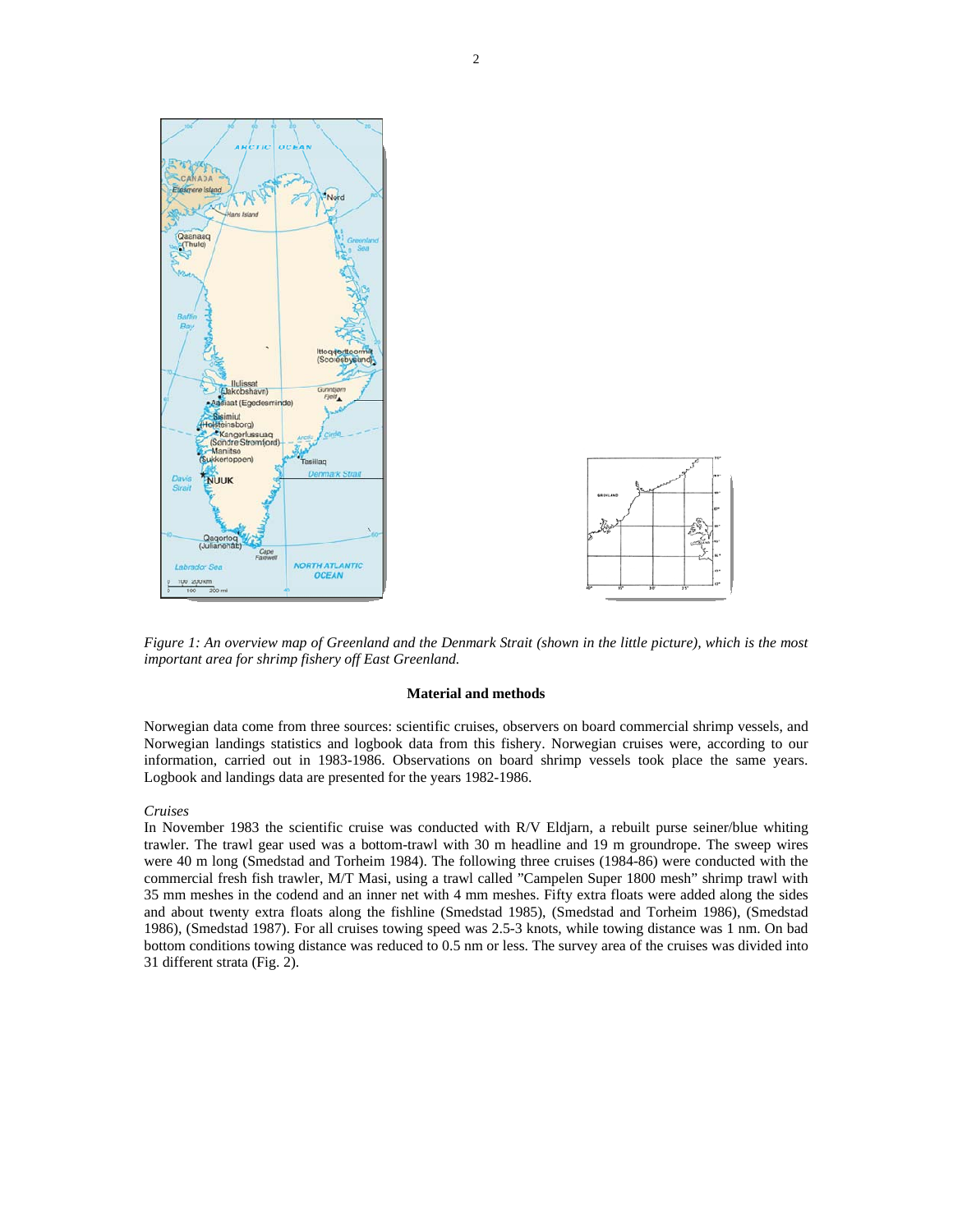

*Figure 2: Survey area with strata (Smedstad 1986).*

A typical survey track is shown in Fig. 3 (Smedstad 1987). The number of stations differed on the different cruises, but the cruises in 1985 (Smedstad 1986) and 1986 (Smedstad 1987) both had 68 stations.



*Figure 3: Survey tracks and trawl stations taken by M/T Masi in September 1986 (Smedstad 1987).* 

Details on the Norwegians cruises are shown in Table 1.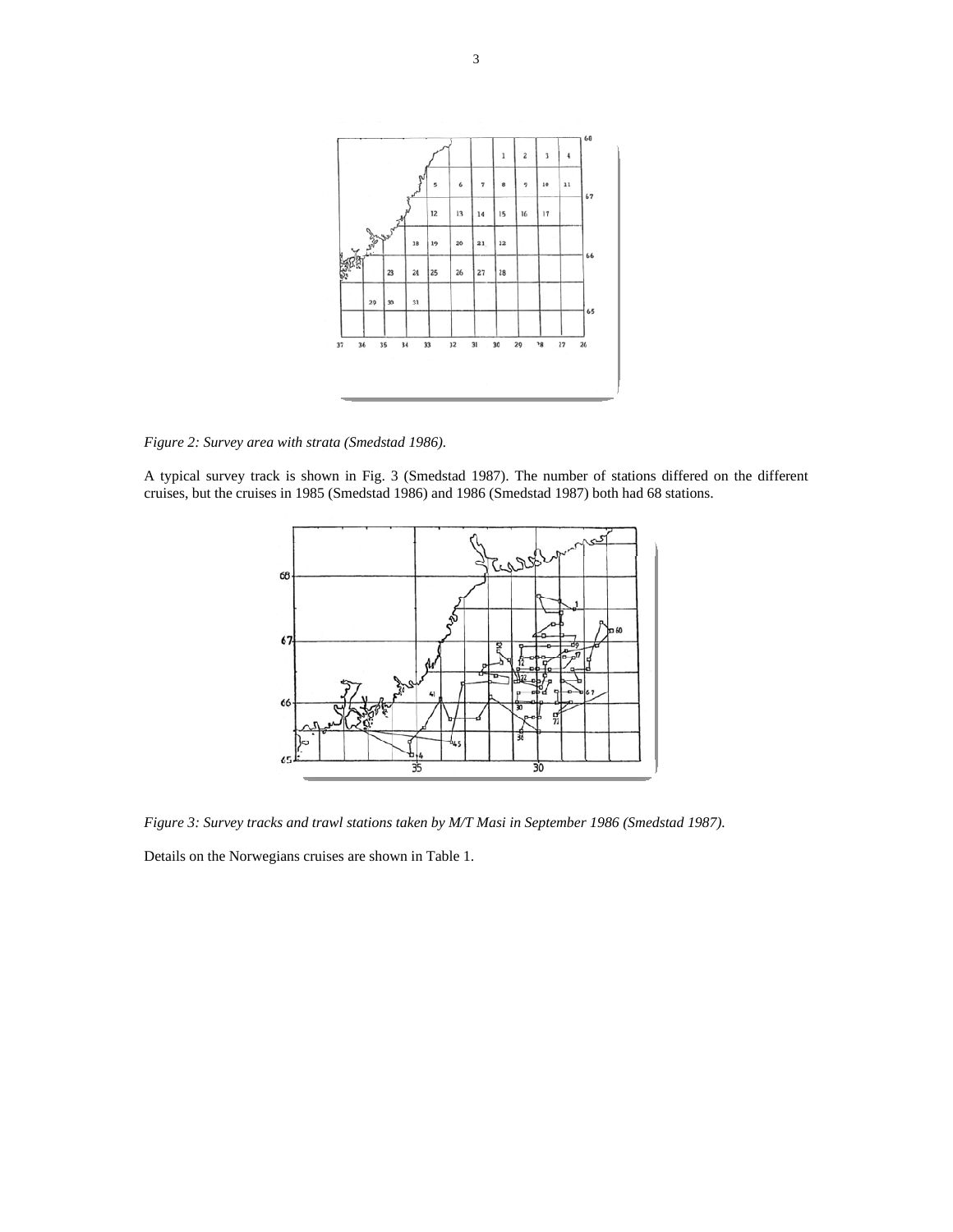| Table 1: An overview of the Norwegian scientific cruises off East Greenland from 1983-1986: year, date of the |  |
|---------------------------------------------------------------------------------------------------------------|--|
| cruise, area covered, biomass index, vessel, number of stations and reference.                                |  |

|      | <b>Reported</b><br>catches |             |                             | <b>Index</b> |               | No of |                           |
|------|----------------------------|-------------|-----------------------------|--------------|---------------|-------|---------------------------|
| Year | (in tonnes)                | Date        | Area                        | (in tons)    | <b>Vessel</b> |       | stations Reference        |
|      |                            |             |                             | not          | R/V           |       |                           |
| 1983 | not reported               | nov.83      | north of $66^{\circ}$ N $*$ | reported     | Eldjarn       |       | Smedstad and Torheim 1984 |
|      |                            | 07/09-28/09 | $65-70^{\circ}$ 01-56'N     | not          | M/T           |       |                           |
| 1984 | not reported               | 1984        | $19-32^{\circ}$ 00-59'W     | reported     | Masi          | 28    | Smedstad 1985             |
|      |                            | 26/08-26/09 | $65-68^{\circ}N26$          |              | M/T           |       |                           |
| 1985 | 2,23                       | 1985        | $35^{\circ}$ W              | 31 082       | Masi          | 68    | Smedstad 1986             |
|      |                            | 08/09-06/10 | 65-68°N 26-                 |              | M/T           |       |                           |
| 1986 | not reported               | 1986        | $36^{\circ}$ W              | 48 900       | Masi          | 68    | Smedstad 1987             |

\* shrimp was only caught in any amount north of 66°N, but the total area is not reported.

The data collected on the scientific cruises are: horizontal distribution of stages, length distributions (carapace length to the nearest mm) and biomass index (for some years).

## *Observers onboard commercial vessel*

Shrimp catches were sorted into "landings" or "discard", this job was done after the separation of fish in the catch. Random samples of shrimp catches were taken for length measurements (carapace length to the nearest mm). Details on the observer trips in the East Greenland waters are given in Table 2.

| Table 2: Observer trips in the Denmark Strait off East Greenland: reported catch, date of the fishing trip, area |
|------------------------------------------------------------------------------------------------------------------|
| of fishing, towing time, vessel, percentage of discarded shrimp, and reference. The reported catches are the     |
| value from the time the observer was on board.                                                                   |
| Donanted.                                                                                                        |

|      | where<br>catches<br>(in |             |                                            | Towing<br>time |         |         |                      |
|------|-------------------------|-------------|--------------------------------------------|----------------|---------|---------|----------------------|
| Year | (tonnes)                | Date        | Area                                       | (hrs)          | Vessel  |         | Discard Reference    |
|      |                         | $10/04 -$   | $65-66^{\circ}$ 06-64'N,                   |                | M/V     |         | Jakobsen and Torheim |
| 1982 | 23,4                    | 27/04-1982  | $29-30^{\circ}$ 01-59'W                    | 2.00-4.50      | Lyshaug | 3.7 %   | 1983                 |
|      |                         | $20/04 -$   | 65°37-50N                                  |                | M/V     |         | Smedstad & Torheim   |
| 1983 | 7.3                     | 06/05-1983  | $29^{\circ}00 - 59^{\circ}W$               | 1.00-4.25      | Lyshaug | $0.8\%$ | 1984                 |
|      |                         |             | $66^{\circ}03-49^{\circ}N$ 29 <sup>°</sup> |                | M/V     |         |                      |
|      |                         | $12/04 -$   | $56-5830^{\circ}$ 00-                      |                | Kap     |         | Smedstad & Torheim   |
| 1984 | 16,7                    | 19/04-1984  | 49'W                                       | 1.50-4.00      | Farvel  | 3.4 %   | 1985                 |
|      |                         |             |                                            |                |         |         | Smedstad & Torheim   |
| 1985 |                         |             |                                            |                |         |         | 1986*                |
|      |                         | 28/02-10/03 | $65^{\circ}35-53\text{ N }30^{\circ}$      |                | M/V     |         | Smedstad & Torheim   |
| 1986 | 7,9                     | 1986        | $06 - 30W$                                 | 3.00-4.25      | Lyshaug | $0.9\%$ | 1987                 |
|      |                         |             |                                            |                |         |         |                      |

\* There was also one cruise in 1985, but we have not been able to find the report.

# **Results**

The ice-conditions had some impact on the shrimp fishery and catches of shrimp in some years. In 1983 the vessels had to leave the fish grounds because of ice-problems in the beginning of May (Smedstad and Torheim 1984). In both 1984 and 1985 there were no problems with ice (Smedstad and Torheim 1985), (Smedstad 1986), but in 1986 bad weather and ice conditions hampered the shrimp fishery during the winter (Smedstad and Torheim 1987), whilst in the autumn there were no problems (Smedstad 1987).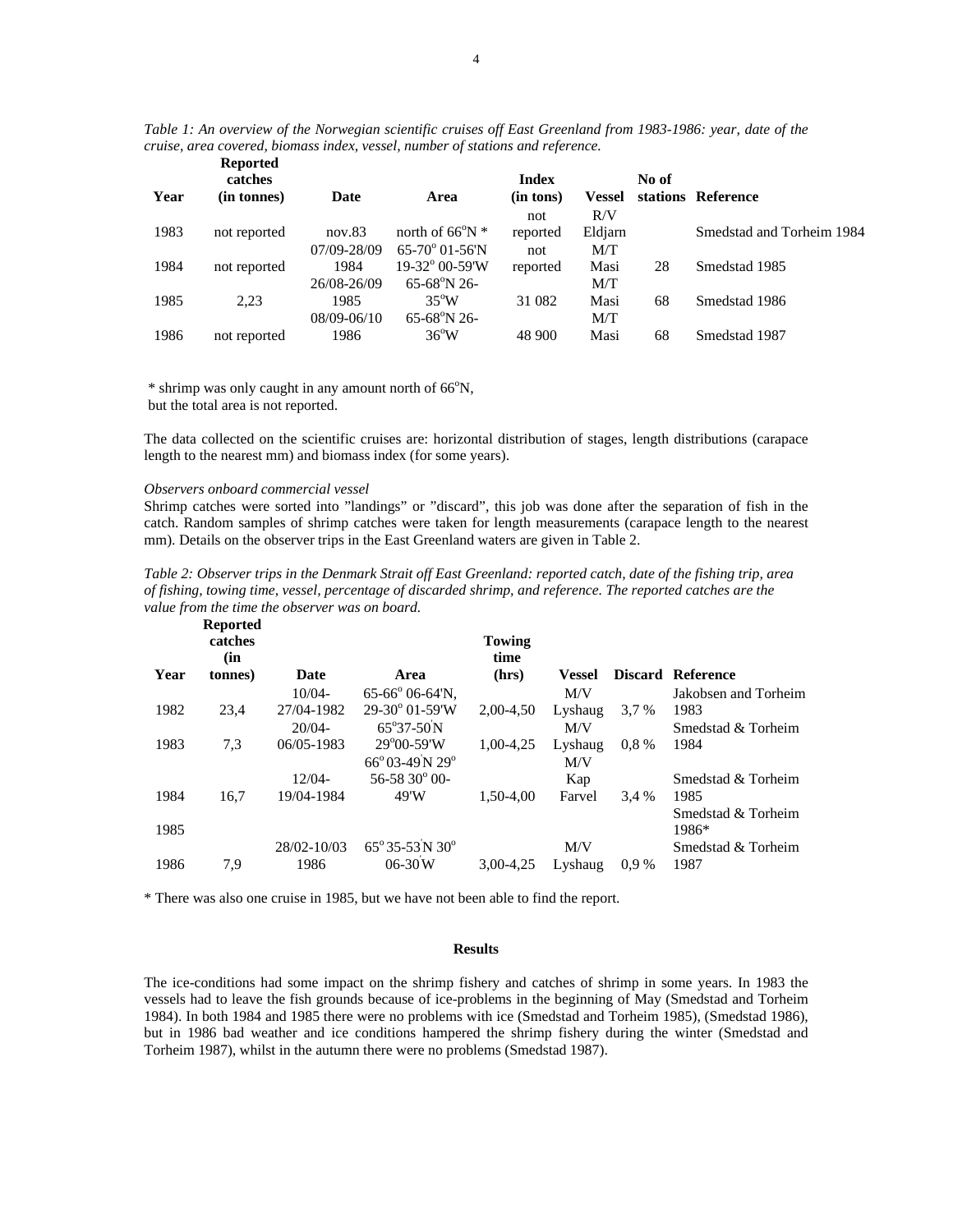### *Cruises*

On the cruise in November 1983 with R/V Eldjarn, shrimp were only caught in any significant amount north of 66°N. The greatest catch was 243 kg per hour trawling. However, the coverage of this area was poor because of ice conditions (Smedstad and Torheim 1984).

The horizontal distribution of the sexes seems to vary very little from year to year (Smedstad 1986), (Smedstad 1987). The pattern is that the greatest amount of males and transitionals was found in the western (strata 18, 19, 24, and 25) and northern areas (strata 1, 7, 15, 16, and 17). Transitionals were, however, scarce. Males were found in smallest numbers around Dohrn Bank (strata 21, 22, 27, and 28) (Smedstad 1986).

For the total investigated area 42.6% of the shrimp in numbers (in 1985) were males (Smedstad 1986) and 41.4% in 1986 (Smedstad 1987). Samples taken in strata 1, 15, and 22, representing a transect from north to south, show that the shrimp increase in length southwards (Smedstad 1986), (Smedstad 1987). Stratum 18 represents the western area. Compared with stratum 22 the same pattern is seen: An increase in length from west towards the Dohrn Bank area, and greater frequencies of males smaller than 25 mm in the western area (Smedstad 1986).

Females were also found in greatest numbers in west (strata 18, 19, and 20) and in north (strata 8, and 15). Most of the females were ovigerous, very few had head roe, and 21% and 26% (Smedstad 1987) of the females had no roe (Smedstad 1986).

Because of the higher amount of ovigerous females in the area of Dohrn Bank, this seems to be a spawning area for the shrimp (Smedstad 1986). Further, the length frequencies and the horizontal distribution of males indicate that the nursery areas are north and west of the Dohrn Bank area (Fig. 4). One aspect worth considering is that it is very difficult to find specimens smaller than 20 mm (Smedstad 1986).

A study done in a bigger area  $(65\text{-}70^{\circ} 01\text{-}56'N 19\text{-}32^{\circ} 00\text{-}59'W)$  shows that almost no shrimp were caught east of 28°W. The best catches were taken around 30°W. The males were dominating in the outer parts of the area while the share of females is increasing towards the Dohrn Bank. There the female accounts for more than 90% of the catches (Smedstad 1985). These results indicate possible drift- and migration routes for shrimp in the area (Smedstad 1987) (Fig. 4).



*Figure 4: Possible drift- and migration routes for the shrimp population in the Denmark Strait, Greenland (Smedstad 1987).*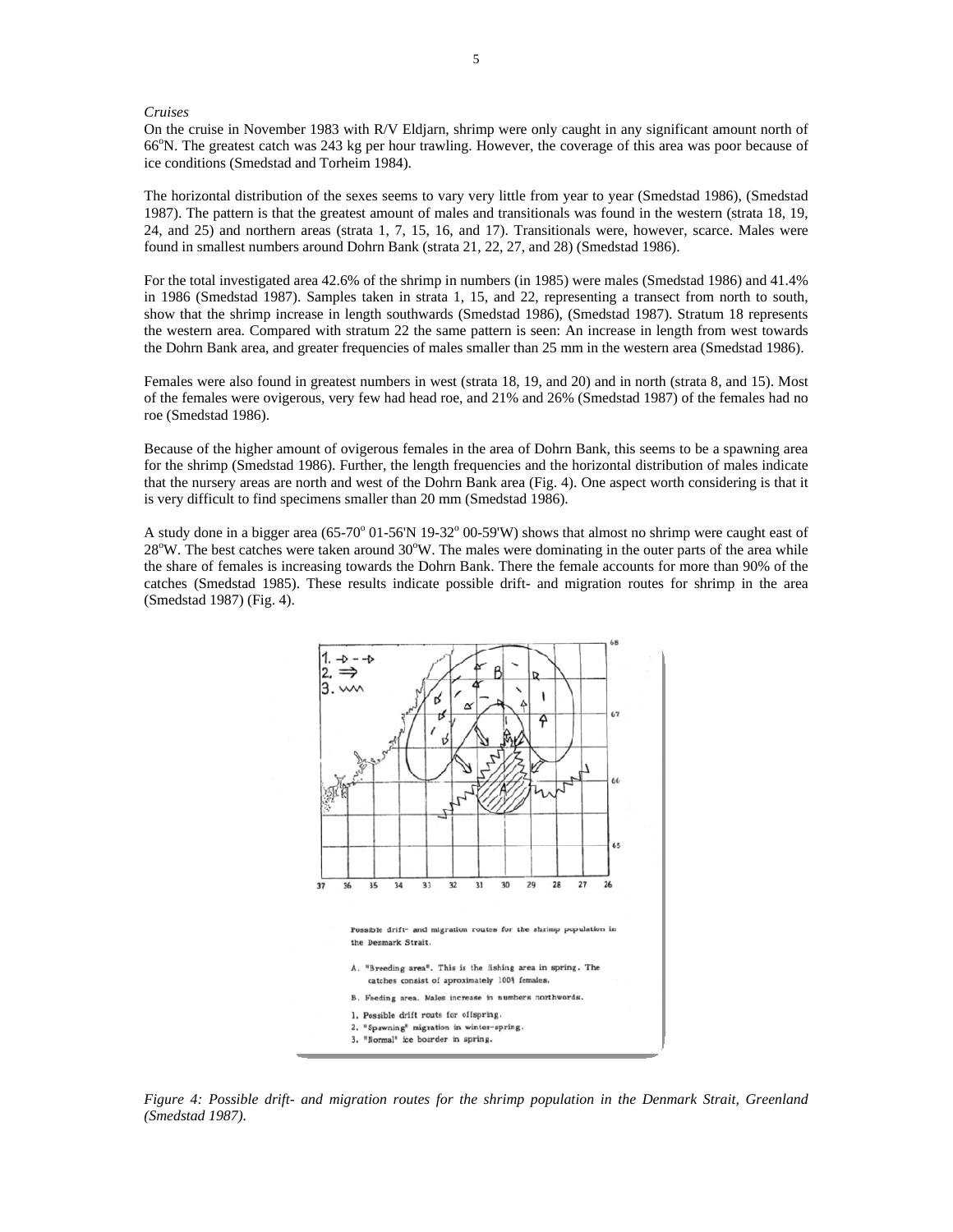Big mature females always dominated the catches during the years the Norwegian vessels fished in the area around the Dohrn Bank. It is therefore difficult to explain the good recruitment to the fishing area without taking into account an active migration into the area (Smedstad 1985). If the above theory is correct it means that parts of the nursing areas are protected from fishery because of rough bottom. In addition the whole nursery area is covered by ice a large part of the year (Smedstad 1985).

Fig. 5 shows the calculated total biomass by stratum of shrimp on the scientific cruise in the Denmark Strait in 1985 (Smedstad 1986). These results are quite similar to results found on the cruise in 1986 (Smedstad 1987).



*Figure 5: Calculated total biomass of shrimp in tons from the Norwegian scientific cruise in 1985 (Smedstad 1986).* 

*Observer trips* 

The main by-catches of fish in the trawl hauls consisted of cod, Greenland halibut and redfish, but there were also smaller amounts of skates, plaice and catfish (Smedstad and Torheim 1984). The numbers of fish per kg shrimp from all the observer trips are shown in Table 3 (Smedstad and Torheim 1987).

*Table 3: Average shrimp catches and by-catches of fish in the trawl hauls of "Lyshaug" and "Kap Farvel" in 1982-1986. (Smedstad and Torheim 1987).* 

|                           | Mean number per tow |      |           |      |      |
|---------------------------|---------------------|------|-----------|------|------|
|                           | 1982.               |      | 1983 1984 | 1985 | 1986 |
| No of hauls observed      | 37                  | 21   | 19        | 40   | 19   |
| Mean shrimp catch (kg)    | 608                 | 346  | 880       | 732  | 410  |
| Nos of fish per kg shrimp | 0.16                | 0.18 | 0.24      | 0.13 | 0.26 |

Carapace length distribution (%) from random samples taken onboard commercial vessels in 1982-1986 shows that in the catches the largest amount of shrimp had a carapace length between 28-31 mm (Jakobsen and Torheim 1983), (Smedstad and Torheim 1984), (Smedstad and Torheim 1985), (Smedstad and Torheim 1987) (Fig. 6).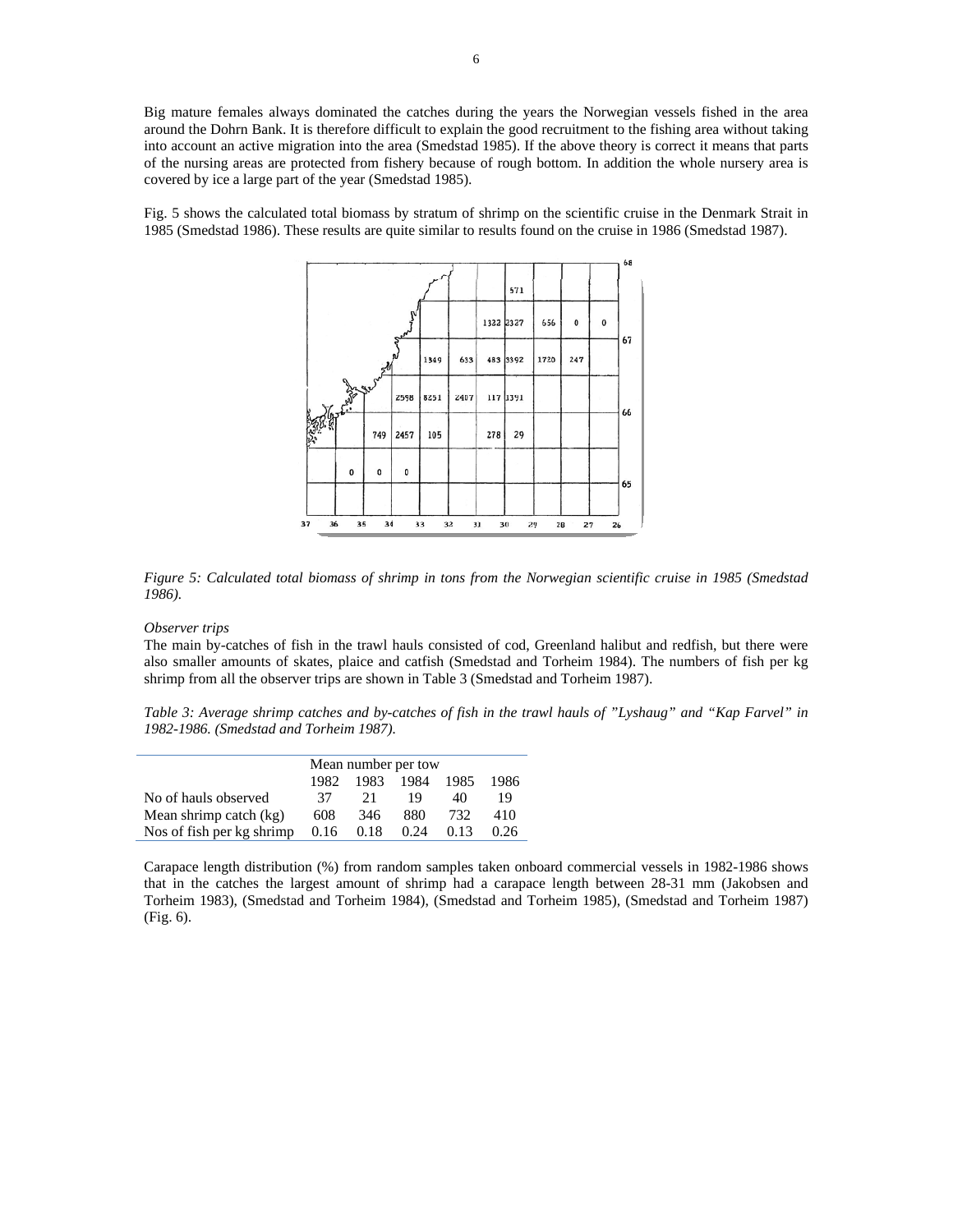

*Figure 6: Percentage carapace length (mm) distribution of random samples from catches at four different observer trips: M/V "Lyshaug" in April 1982 (1) (Jakobsen and Torheim 1983), M/V "Lyshaug" in April-May 1983 (2) (Smedstad and Torheim 1984), M/V "Kap Farvel" in April 1984 (3) (Smedstad and Torheim 1985) and M/V "Lyshaug" in March 1986 (4) (Smedstad and Torheim 1987).* 

Fig. 7 show the weighted mean length distribution of shrimp from the same cruise as no 2 in Fig. 4, but here the discarded shrimp are shown in the same figure. The discarded shrimp has smaller carapace length than the total landed catch (Smedstad and Torheim 1984). The amount of discarded shrimps were 3.7% in 1982 (Jakobsen and Torheim 1983), 0.8% in 1983 (Smedstad and Torheim 1984), 3.4% in 1984 (Smedstad and Torheim 1985) and 0.9% in 1986 (Smedstad and Torheim 1987).



*Figure 7: Weighted mean length distribution of shrimp from samples taken off East Greenland in April – May 1983: 1) Landed shrimp, 2) Discarded shrimp (Smedstad and Torheim 1984).* 

### *Log books*

Table 4 shows catch and catch per unit effort (CPUE) by month in division XIV B for the Norwegian fishery off East Greenland in 1982-1986 (Smedstad and Torheim 1987). CPUE is calculated as total catch/total effort. In April the CPUE is lower in 1983 than in 1982. This relates to the ice conditions that were worse in 1983 than in 1982 (Smedstad and Torheim 1987). The scarce CPUE data make it difficult to draw any firm conclusions about the state of the stock in the years 1982-1986 (Fig. 8).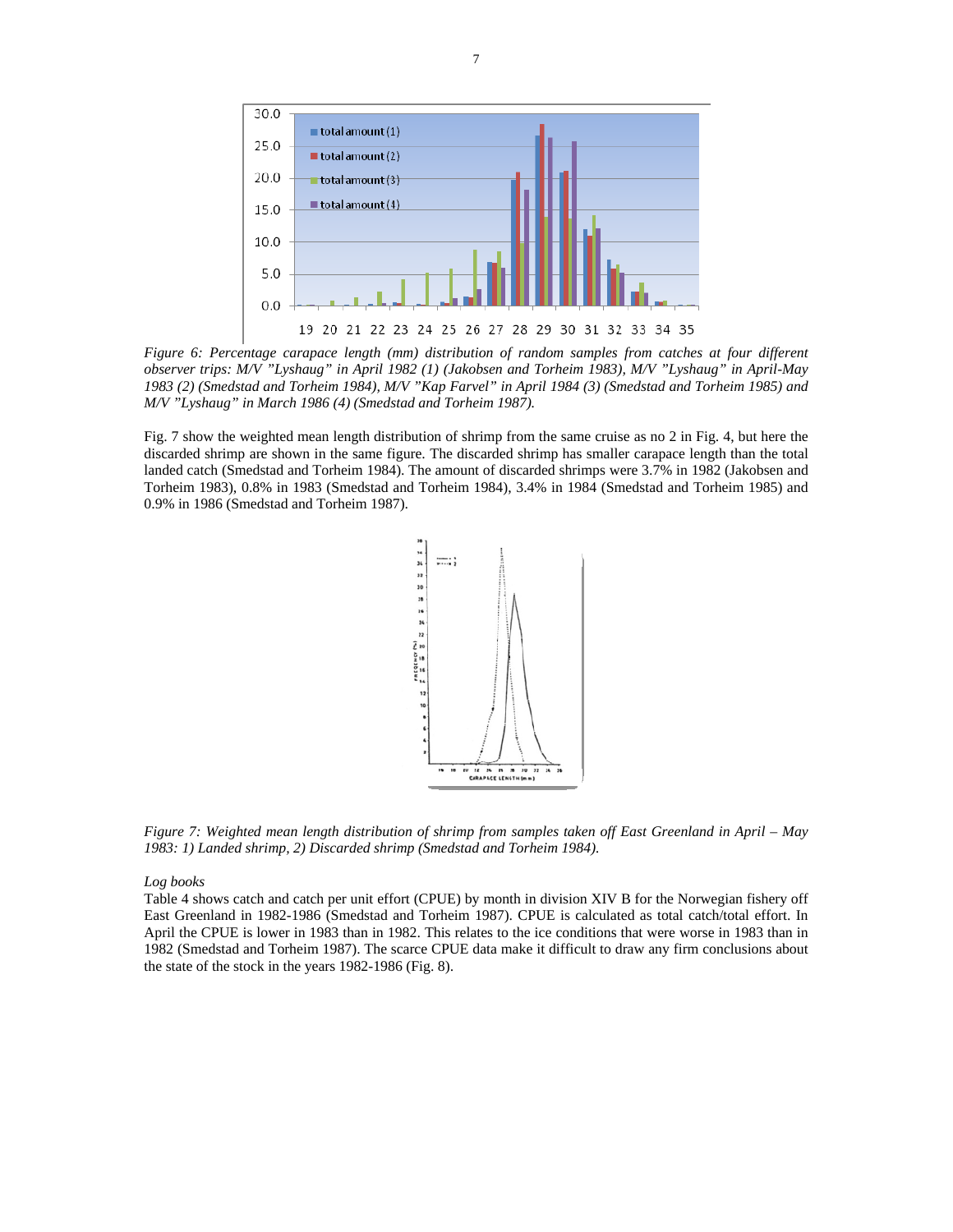

*Figure 8: CPUE (tons/hr) in April and May from the Norwegian shrimp fishery in Denmark Strait in 1982-1986.* 

*Table 4: Catch (tons) and catch per hour trawling in division XIV B from 1982 to 1986 (Smedstad and Torheim 1987).* 

| Month | 1982  |             | 1983           |             | 1984  |             | 1985         |             | 1986  |             |
|-------|-------|-------------|----------------|-------------|-------|-------------|--------------|-------------|-------|-------------|
|       | Catch | <b>CPUE</b> | Catch          | <b>CPUE</b> | Catch | <b>CPUE</b> | <b>Catch</b> | <b>CPUE</b> | Catch | <b>CPUE</b> |
| Jan.  |       |             |                |             |       |             |              |             | 31    | 0.112       |
| Feb.  | ×     |             |                |             | 79    | 0.232       | ٠            |             | 208   | 0.141       |
| Mar.  | 305   | 0.197       | $\overline{a}$ |             | 622   | 0.224       | 760          | 0.184       | 618   | 0.145       |
| Apr.  | 761   | 0.171       | 350            | 0.128       | 732   | 0.183       | 995          | 0.166       | 502   | 0.125       |
| May   | 828   | 0.248       | 367            | 0.255       | 500   | 0.167       | 269          | 0.137       | 268   | 0.123       |
| Jun.  |       |             | 257            | 0.143       | -     |             | ٠            |             |       |             |
| Jul.  |       | ۰.          | 6              | 0.133       | ۰     |             | -            |             | 2     | 0.071       |
| Aug   | ۰     | ۰           | 61             | 0.098       | -     |             | ÷            |             | 105   | 0.131       |
| Sep.  |       | -           |                |             |       |             |              |             | 18    | 0.114       |
|       | 1896  | 0.203       | 1041           | 0.157       | 1933  | 0.191       | 2024         | 0.166       | 1752  | 0.133       |

## **Conclusions**

The data from the Norwegian scientific cruises in the 1980's suggest that there exist drift- and migration routes in the shrimp stock in the Denmark Strait (Fig. 4). The data from the commercial fishery support the theory of an active migration towards the Dohrn Bank.

The scarce CPUE data make it difficult to draw any firm conclusions about the state of the stock in the years 1982-1986.

Landings of shrimp from the Norwegian fishery were dominated by big female shrimp, and the amount of discards was very small.